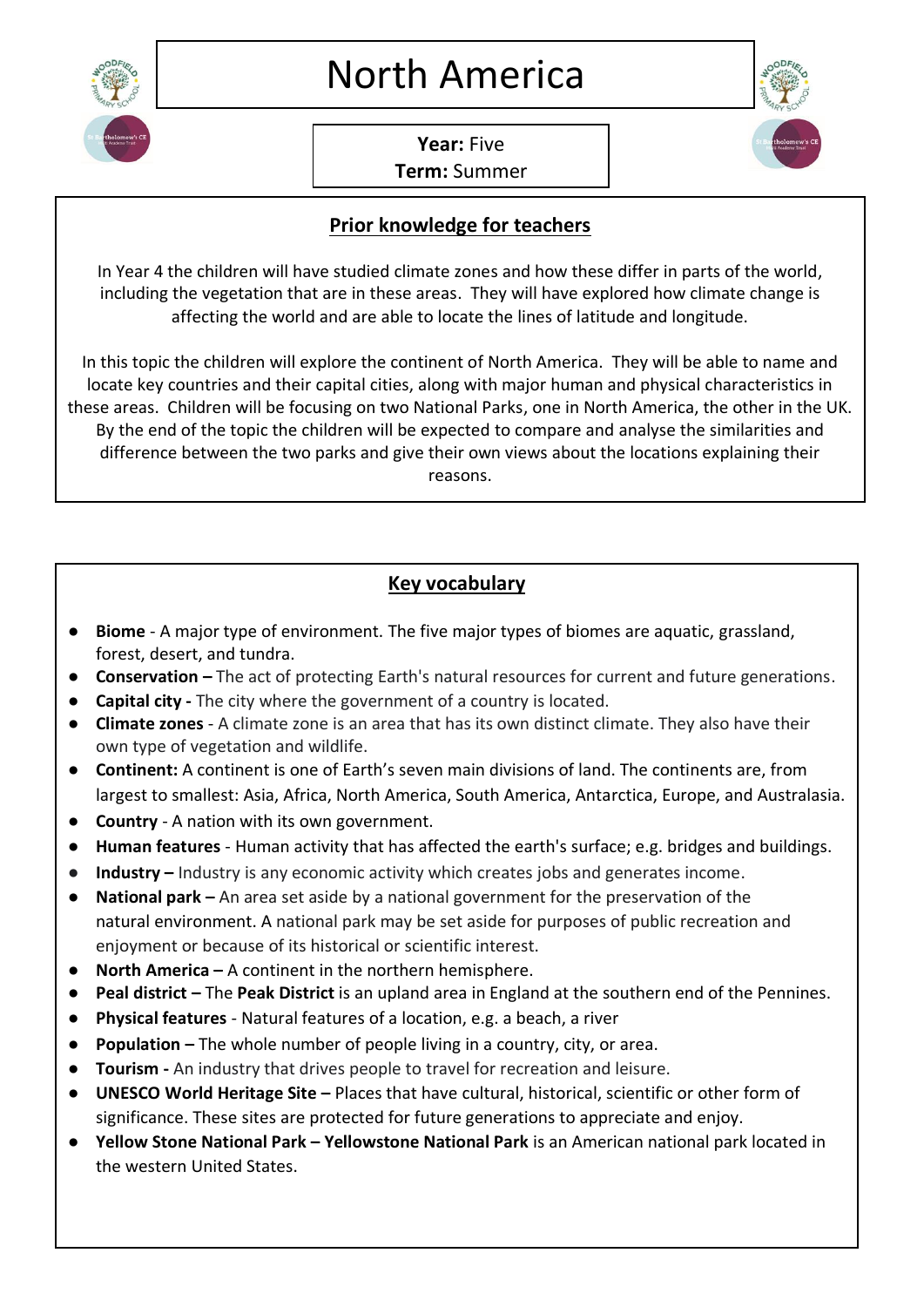|                                                                                                                                                          | Year 5 - North America                                                                                                  |                                        |  |  |
|----------------------------------------------------------------------------------------------------------------------------------------------------------|-------------------------------------------------------------------------------------------------------------------------|----------------------------------------|--|--|
| Geography - Know that geography is the study of places and the relationships between people and their environments                                       |                                                                                                                         |                                        |  |  |
|                                                                                                                                                          |                                                                                                                         |                                        |  |  |
| Question - Which National Park would you most like to live in? Analyse the similarities and differences<br>between the parks and explain your reasoning. |                                                                                                                         |                                        |  |  |
|                                                                                                                                                          |                                                                                                                         |                                        |  |  |
|                                                                                                                                                          | Key geography knowledge                                                                                                 | Key geography skills                   |  |  |
| Week 1                                                                                                                                                   | North America is in the northern hemisphere.<br>$\bullet$                                                               |                                        |  |  |
| (Retrieval)                                                                                                                                              | Third largest continent.                                                                                                | To locate places                       |  |  |
|                                                                                                                                                          | Know the word is split into climate zones and biomes.<br>$\bullet$                                                      | I can locate North                     |  |  |
|                                                                                                                                                          | Biomes have varied vegetation and animal life.<br>$\bullet$                                                             | America and some of                    |  |  |
|                                                                                                                                                          | UK sits within a temperate climate.                                                                                     | its countries (including               |  |  |
|                                                                                                                                                          | Yr 3 Volcano and earthquake knowledge                                                                                   | major cities and human                 |  |  |
|                                                                                                                                                          | Know the structure of the Earth - crust, mantle, outer core and                                                         | and physical                           |  |  |
|                                                                                                                                                          | inner core                                                                                                              | characteristics).                      |  |  |
|                                                                                                                                                          | Know that the crust is a layer of rock on the surface of the                                                            |                                        |  |  |
|                                                                                                                                                          | Earth                                                                                                                   | To understand places                   |  |  |
|                                                                                                                                                          | Know that the mantle forms about half of the inside of the                                                              |                                        |  |  |
|                                                                                                                                                          | Earth and is a layer of rock underneath the crust                                                                       | and the geographical                   |  |  |
|                                                                                                                                                          | Know that the upper mantle is hard but there is magma (liquid<br>$\bullet$                                              | patterns and processes                 |  |  |
|                                                                                                                                                          | rock) beneath.                                                                                                          | I can understand the                   |  |  |
|                                                                                                                                                          | Know that volcanoes form at the edges of tectonic plates<br>$\bullet$                                                   | geographical                           |  |  |
|                                                                                                                                                          | where there are faults; magma - which is molten (hot liquid)                                                            | similarities and                       |  |  |
|                                                                                                                                                          | rock bursts through the Earth's crust (becoming lava).                                                                  | differences between a                  |  |  |
|                                                                                                                                                          | Know that earthquakes, volcanoes and geothermal activity are                                                            | region of the UK and a                 |  |  |
|                                                                                                                                                          | present where some plates meet.                                                                                         | region within North                    |  |  |
| Week 2                                                                                                                                                   | <b>Countries and capital cities</b>                                                                                     | America.                               |  |  |
|                                                                                                                                                          | https://kids.britannica.com/kids/article/North-America/353542<br>North America is made up of 23 countries.<br>$\bullet$ |                                        |  |  |
|                                                                                                                                                          | Largest country is Canada.<br>٠                                                                                         |                                        |  |  |
|                                                                                                                                                          | North America is surrounded by the Atlantic Ocean, the Arctic<br>$\bullet$                                              | To organise and                        |  |  |
|                                                                                                                                                          | Ocean, the Pacific Ocean and the Caribbean Sea.                                                                         | communicate                            |  |  |
|                                                                                                                                                          | N. America sits within many climate zones and therefore has                                                             | geographically                         |  |  |
|                                                                                                                                                          | many biomes.                                                                                                            | I can use a range of<br>$\bullet$      |  |  |
|                                                                                                                                                          | Greenland is the largest island in N. America.                                                                          | geographical resources                 |  |  |
|                                                                                                                                                          |                                                                                                                         | (including digital                     |  |  |
|                                                                                                                                                          | Locate following countries and capital cities:                                                                          |                                        |  |  |
|                                                                                                                                                          | United States of America (USA) - Washington DC.                                                                         | mapping) to give                       |  |  |
|                                                                                                                                                          | Canada - Ottawa<br>$\bullet$                                                                                            | detailed descriptions                  |  |  |
|                                                                                                                                                          | Mexico - Mexico Coty                                                                                                    | and opinions of the                    |  |  |
|                                                                                                                                                          | Costa Rica - San Jose                                                                                                   | characteristic features                |  |  |
|                                                                                                                                                          | Bahamas - Nassau                                                                                                        | of a location.                         |  |  |
|                                                                                                                                                          | Alaska - Juneau                                                                                                         | I can explain my own<br>$\bullet$      |  |  |
|                                                                                                                                                          |                                                                                                                         | views about locations,                 |  |  |
|                                                                                                                                                          | <b>Grid references to locate</b>                                                                                        | giving reasons and                     |  |  |
|                                                                                                                                                          | North America's major characteristics                                                                                   | begin to recognise why                 |  |  |
| Week 3                                                                                                                                                   | <b>Physical</b>                                                                                                         | others might have                      |  |  |
|                                                                                                                                                          | Niagara Falls: Ontario, Canada                                                                                          | different opinions.                    |  |  |
|                                                                                                                                                          | Grand Canyon: Arizona, USA                                                                                              |                                        |  |  |
|                                                                                                                                                          | Arenal Volcano: San Carlos, Costa Rica<br>٠                                                                             |                                        |  |  |
|                                                                                                                                                          | The Great Lakes: United States and Canada                                                                               | I can use six-figure grid<br>$\bullet$ |  |  |
|                                                                                                                                                          | Yellowstone National Park: Wyoming, USA                                                                                 | references, symbols                    |  |  |
|                                                                                                                                                          | Human                                                                                                                   |                                        |  |  |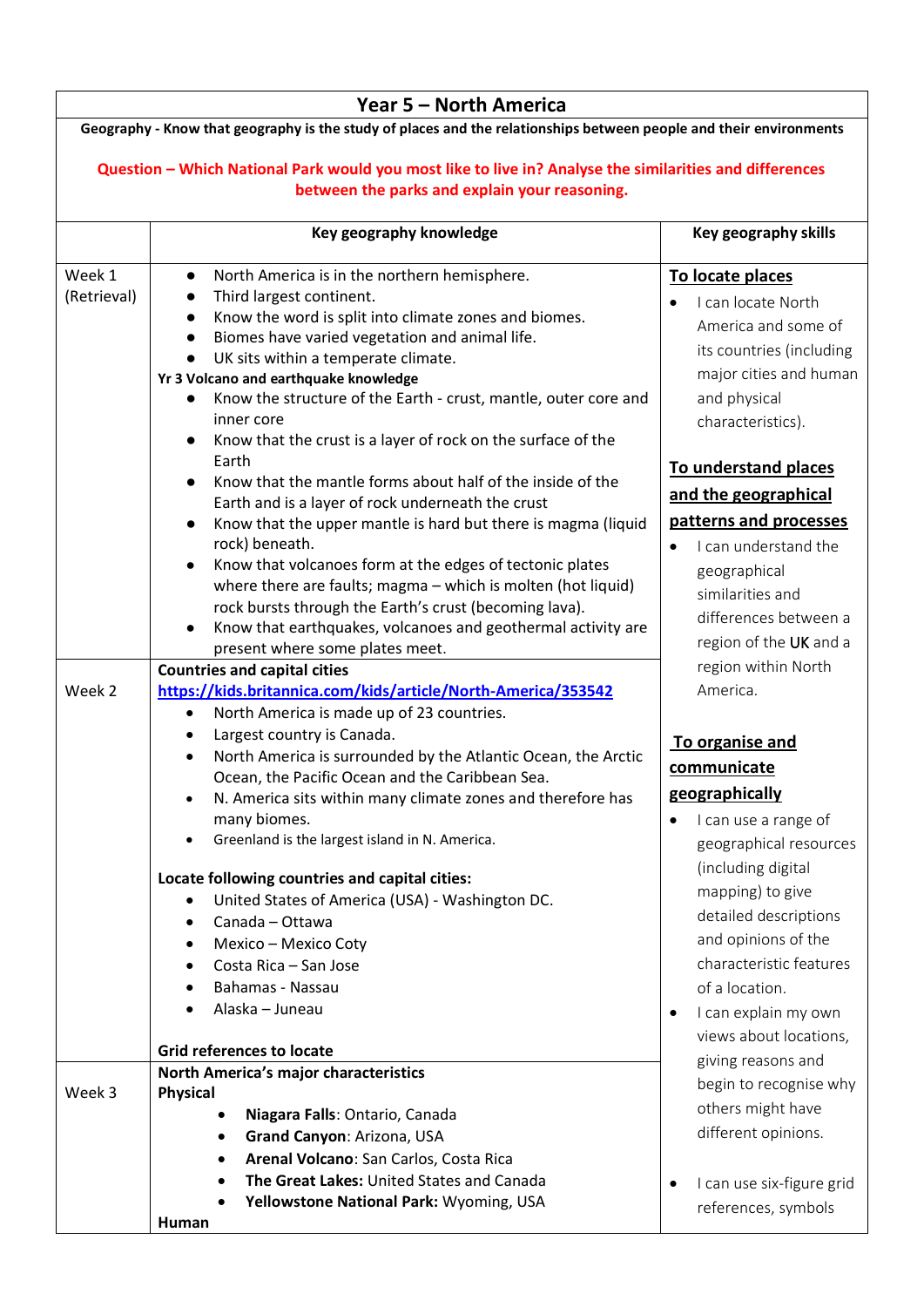|        | Statue of Liberty: New York, USA<br>$\bullet$                                | and a key (that uses |
|--------|------------------------------------------------------------------------------|----------------------|
|        | Golden Gate Bridge: California, USA<br>٠                                     | standard Ordnance    |
|        | Empire State Building: New York, USA<br>٠                                    | Survey symbols) to   |
|        | Chichen Itza: Yucatan, Mexico                                                | communicate          |
|        | Tikal: Guatemala                                                             |                      |
|        | <b>Grid references to locate</b>                                             | knowledge of the     |
| Week 4 | <b>Peak district National Park</b>                                           | United Kingdom and   |
|        | https://www.peakdistrict.gov.uk/learning-about/news/mediacentrefacts         | the wider world.     |
|        | Peak District National Park was the first in the UK in 1951.<br>$\bullet$    |                      |
|        | Know there are 15 national park in the UK.                                   |                      |
|        | Location: The Peak District reaches into five counties:<br>٠                 |                      |
|        | Derbyshire, Cheshire, Staffordshire, Yorkshire and Greater                   |                      |
|        | Manchester.                                                                  |                      |
|        | Size Area: 555 sq miles (1,438 sq km) in the centre of England.<br>$\bullet$ |                      |
|        | Resident population: 38,000.<br>$\bullet$                                    |                      |
|        | Visitors per year:13.25 million.<br>$\bullet$                                |                      |
|        | Highest point: Kinder Scout, 636 metres (2086 ft).<br>$\bullet$              |                      |
|        | Industries: tourism, quarrying, farming, manufacturing.<br>$\bullet$         |                      |
|        | The Peak District is made up of impressive gritstone edges                   |                      |
|        | (Dark Peak), steep limestone dales (White Peak) and rolling                  |                      |
|        | hills and farmland (South West Peak).                                        |                      |
|        | Unlike many of the world's National Parks, which are                         |                      |
|        | wilderness areas, the Peak District is a true 'living landscape',            |                      |
|        | home to 38,000 people.                                                       |                      |
|        | <b>Nature highlights include:</b>                                            |                      |
|        | Mountain hares; the only UK population outside the Scottish                  |                      |
|        | highlands                                                                    |                      |
|        | Red deer; rutting can be witnessed at various locations within               |                      |
|        | the Peak District.                                                           |                      |
|        | Ring ouzel 'mountain blackbird'; our gritstone edges hold a<br>٠             |                      |
|        | number of territories of this threatened summer migrant,                     |                      |
|        | which are protected through community partnerships.                          |                      |
|        | Water voles; the fastest declining UK mammal, 'Ratty' of Wind                |                      |
|        | in the Willows fame can even be seen close to local towns and                |                      |
|        | villages.                                                                    |                      |
|        | Orchids; several species including the scarce frog orchid bloom              |                      |
|        | in the White Peak dales and along former railway cuttings.                   |                      |
|        | Birds of prey.                                                               |                      |
|        | <b>Conservation:</b>                                                         |                      |
|        | Planning team assess people's planning applications checking they            |                      |
|        | are suitable for the area.                                                   |                      |
|        | Quarry restoration plan -once companies have finished with the<br>$\bullet$  |                      |
|        | quarry site, they need to have a plan for the site after.                    |                      |
|        | Manmade features, such as cobbled path to stop soil erosion.                 |                      |
|        | Human:                                                                       |                      |
|        | Villages, town, shops, farms, quarries, housing                              |                      |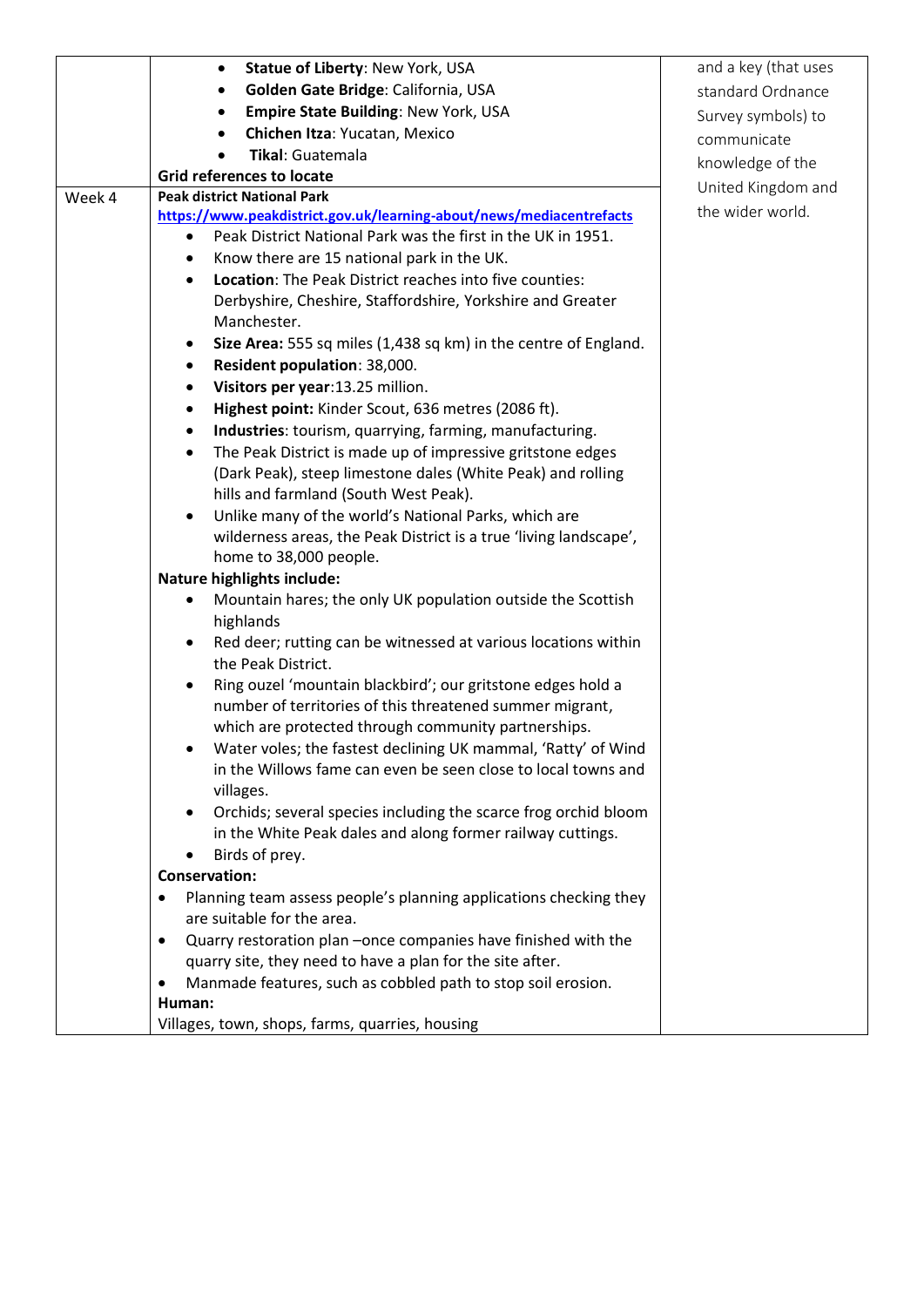| Week 5 | <b>Yellow Stone National Park</b>                                              |  |
|--------|--------------------------------------------------------------------------------|--|
|        | Yellowstone was the world's first national park in March 1,                    |  |
|        | 1872.                                                                          |  |
|        | Yellowstone was made a UNESCO World Heritage Site in 1978.                     |  |
|        | Location: Most of the park is in Wyoming, with small parts in<br>٠             |  |
|        | Montana and Idaho.                                                             |  |
|        | Visitors per year: 3,447,729                                                   |  |
|        | Size area: 3,472 square miles (8,991 km2)<br>$\bullet$                         |  |
|        | Resident population: July 2007: 377.<br>$\bullet$                              |  |
|        | Highest point: Eagle Peak in the south-eastern part of                         |  |
|        | Yellowstone is the highest at 11,358 feet (3,462 m).                           |  |
|        | <b>Nature highlights include:</b>                                              |  |
|        | Yellowstone contains the world's greatest concentration of                     |  |
|        | geothermal features. These are natural features that are                       |  |
|        | heated by energy from inside Earth.                                            |  |
|        | Know that energy is in the form of a dome of magma, or<br>$\bullet$            |  |
|        | molten rock that is just below the surface. The park is in a                   |  |
|        | region that has had active volcanoes and earthquakes for tens                  |  |
|        | of millions of years.                                                          |  |
|        | The park's biggest attractions:                                                |  |
|        | Old Faithful Geyser                                                            |  |
|        | Yellowstone River<br><b>Grand Prismatic Spring</b>                             |  |
|        | Forests cover much of the land. Lodgepole pines and                            |  |
|        | other conifers are the most common trees.                                      |  |
|        | The undeveloped land is a sanctuary for many animals :<br>$\bullet$            |  |
|        | including bison (buffalo), elk,                                                |  |
|        | bighorn sheep, moose, bears, wolves, and coyotes. Trout and                    |  |
|        | other fish swim in its lakes and streams.                                      |  |
|        | Renewable energy/conservation: Solar panels                                    |  |
|        | Using natural thermal energy in Yellowstone is not being<br>٠                  |  |
|        | considered by park managers as the effects could be detrimental                |  |
|        | to the park's hydrothermal features.                                           |  |
|        | Decreasing the amount of fleet vehicles used - starting to use                 |  |
|        | hybrid vehicles.                                                               |  |
|        | Recycling programme.<br>$\bullet$                                              |  |
|        | Human:                                                                         |  |
|        | Hotels, lodges, shops, restaurants, camping sites, visitor centres             |  |
| Week 6 | <b>Comparing The Peak District National Park and Yellowstone National Park</b> |  |
|        |                                                                                |  |
|        | Location<br>$\bullet$                                                          |  |
|        | Size<br>$\bullet$<br>Population<br>$\bullet$                                   |  |
|        | Land use (tourism) / settlements                                               |  |
|        | Physical<br>$\bullet$                                                          |  |
|        | Plants and animals                                                             |  |
|        | Topography (mountains, geothermal, plants)                                     |  |
|        | Wildlife                                                                       |  |
|        | Conservation                                                                   |  |